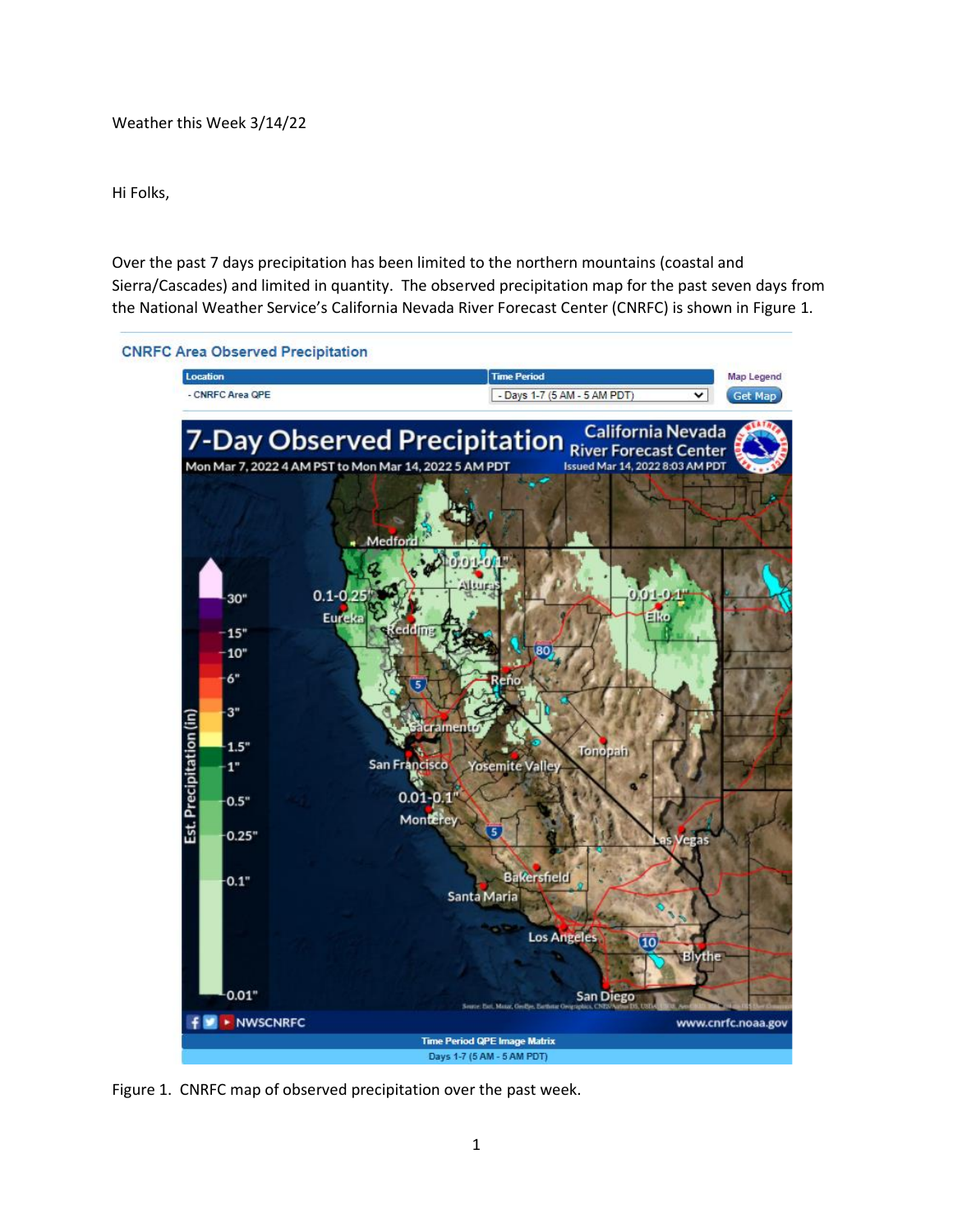Over the next six days, precipitation is more significant as an atmospheric river passes over the northern part of the State. The map of forecast precipitation over the next six days from CNRFC is shown in Figure 2. The wettest areas of the forecast are the North Coast and the Feather/Yuba/American river watersheds. These three watersheds benefit from atmospheric river flow through the Golden Gate – a terrain gap in the coastal mountains that allows the low-level moisture to flow freely into the Sierra. Accumulations in excess of one inch are forecast in the wettest regions.



## **CNRFC Area Precipitation Forecast**

Figure 2. CNRFC map of forecast precipitation over the next six days.

Looking at the timing of the storm, showers begin this afternoon on the North Coast and spread across Northern California into the evening and overnight. Showers continue across the region through Tuesday. Wednesday and Thursday are clear before another system drops in Friday and precipitation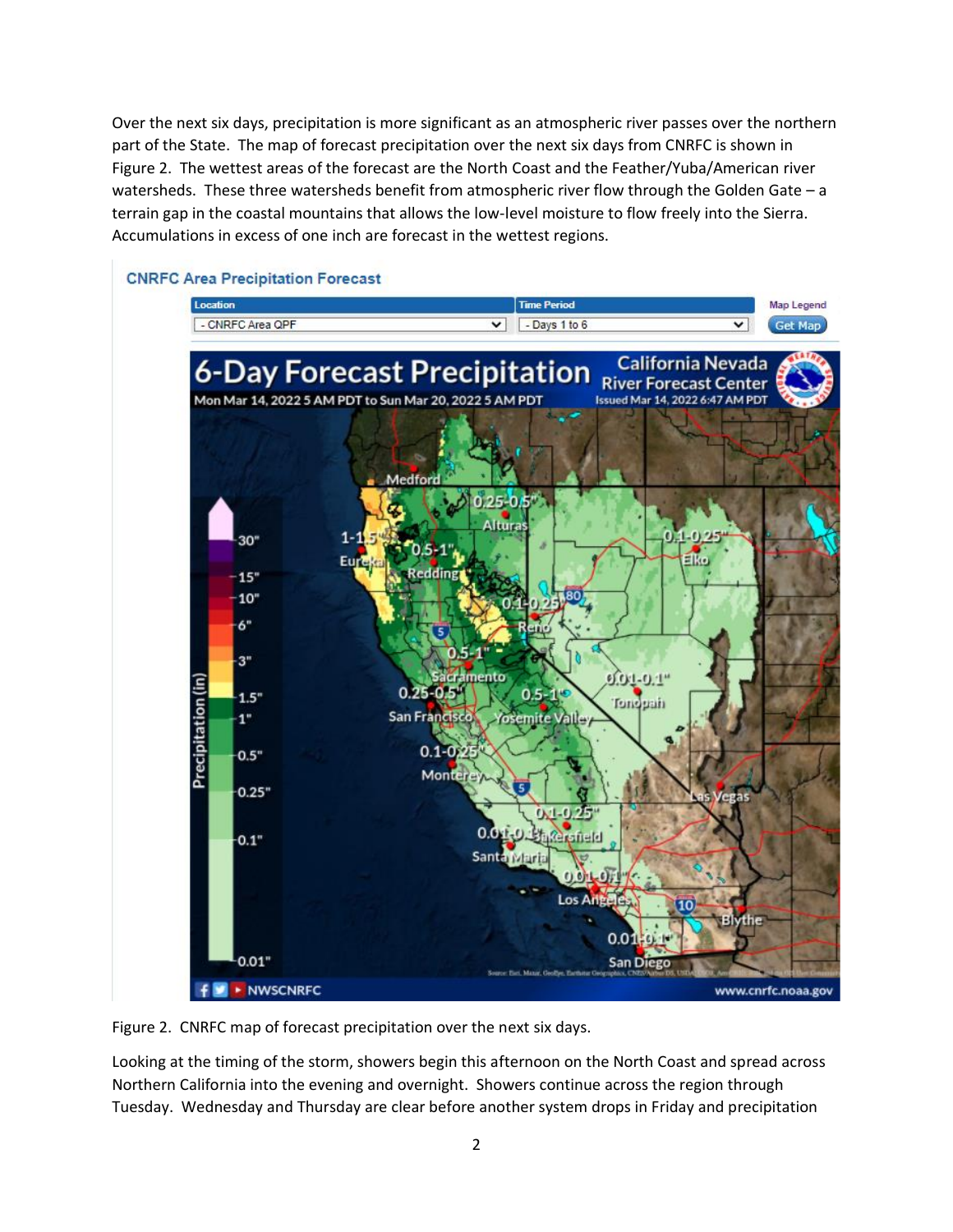becomes more statewide on Saturday. Accumulations in Southern California are very small totaling less than a tenth of an inch. Looking into week two, the forecast models show the high-pressure dominating weather again until the end of the month when showers may return to the far north of the State. Looking at the atmospheric river landfall tool from the Center for Western Weather and Water Extremes (CW3E) at Scripps Institution of Oceanography shown in Figure 3, we see that all the ensemble of US forecast model runs are aligned for the upcoming AR with upwards of 12 hours of AR conditions at the Golden Gate. A second AR may or may not be forming up to impact California around the 20<sup>th</sup>. This would correspond to the broader statewide showers at the end of this week. From the 21<sup>st</sup> through the 30<sup>th</sup>, the AR activity is limited but focused to the north (green to orange blob around the 22<sup>nd</sup> and 23<sup>rd</sup>).



Figure 3. CW3E atmospheric river (AR) landfall tool showing model concurrence of AR conditions reaching the coast over the 16-day forecast.

A key feature of atmospheric rivers is the freezing elevation – the height in the watershed where rain turns to snow. CW3E has a tool showing expectations of rain or mixed or snow for the precipitation forecast for watersheds across California. An example of this is shown in Figure 4 for the north fork of the Feather River. It shows the freezing elevations for this week's storm is mostly above the top of the watershed meaning most of the precipitation tomorrow will be rain which will melt some of the snowpack. Friday's precipitation will be more mixed as the freezing elevation drops at the end of the week enabling snow to fall which will slow down the melt. Today the northern Sierra snowpack report from the automated snow sensors shows 14.8 inches of snow water equivalent. We will see what this number is at the end of the week. The next update will be posted this Friday.